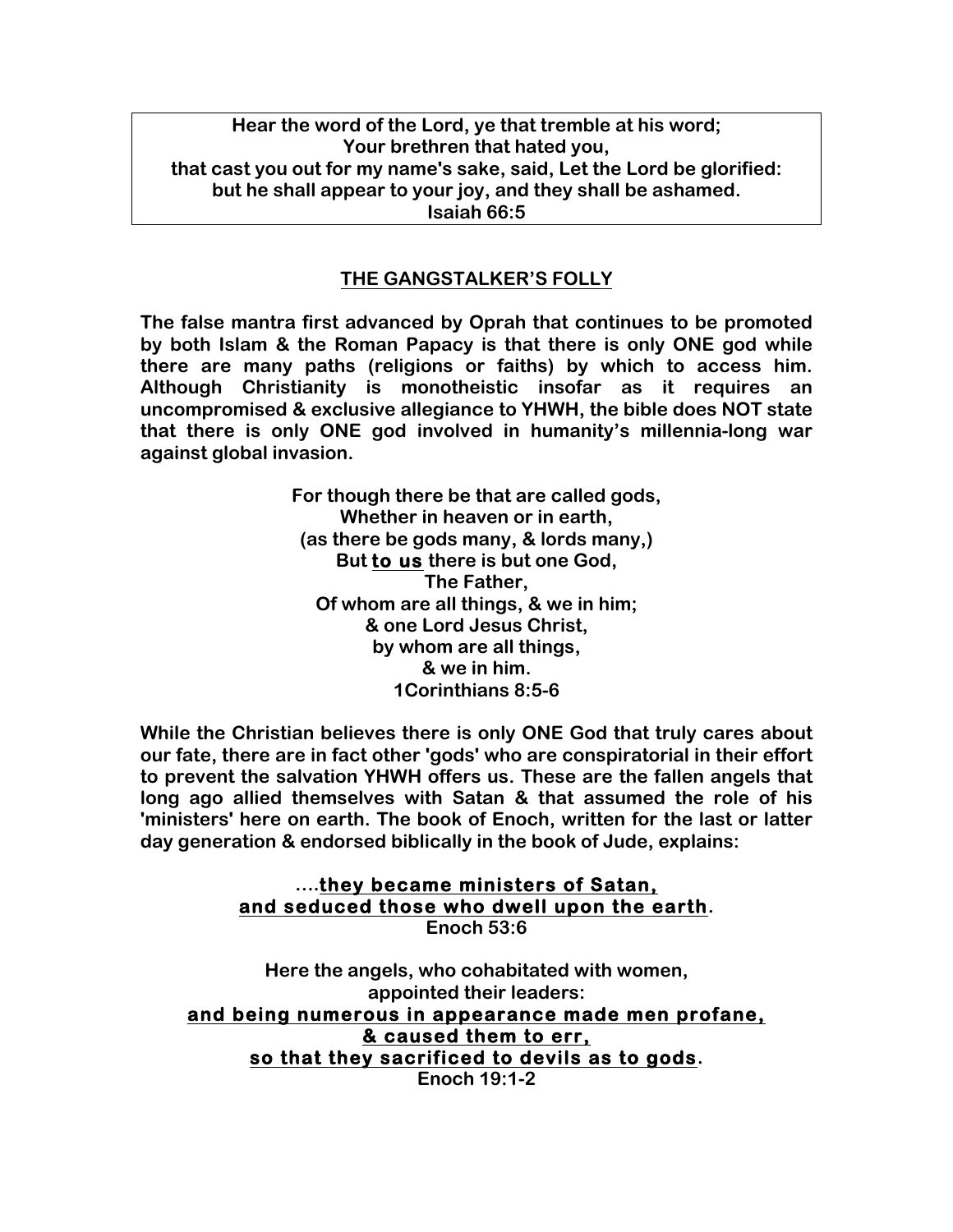**These false ministers have cunningly contrived the plethora of our false religions including Roman Catholicism &, later, Islam, as well as the ancient Eastern teachings of Hinduism, Confucianism & Buddhism. Within the scope of Christianity itself their minions today function to dominate mega-church Protestantism, grotesquely distorting & omitting large portions of the authentic Christian doctrine. Please read the following scriptures with care:**

# **God standeth in the congregation of the mighty; He judgeth among the gods. How long will ye judge unjustly, & accept the persons of the wicked? Selah. Defend the poor & fatherless; Do justice to the afflicted & needy.**

**Psalm 82:1-3**

**You must understand that, as Ps 82:1 & 2 clearly state, these 'gods' are not only MIGHTY, but they have an active & legitimate role in humanity's judgment process. Let's continue taking an honest look at what the scriptures actually say:**

**Keep not thou silence, O God; Hold not thy peace, & be not still, O God. For, lo, thine enemies make a tumult: & they that hate thee have lifted up the head. They have taken crafty counsel against thy people, & consulted against thy hidden ones. The have said, Come & let us cut them off from being a nation; That the name of Israel may be no more in remembrance. For they have consulted together with one consent; They are confederate against thee. Psalm 83:1-5**

**Thus, these mighty gods, that evidently have rights to access & participate in humanity's judgment procedures, are confederate against God's first-born son, the house of Israel. While they institute and control what appear to be a myriad of varying philosophies and philosophical religions, including the current wave of militant atheism, all of these faiths and practices in reality constitute a unified and purposefully orchestrated endeavor to divide the human species against itself for the express goal of destroying our earthly pre-eminence & stripping away our greatest, Christ-given, hope for future aspiration.**

**Remember this-YHWH's first-born son, Israel, received the double portion of supernatural understanding because it was burdened with the often harrowing obligation of bringing many other sons to Christ. It is important to understand that 'Israel' in this context does not refer to the nation of**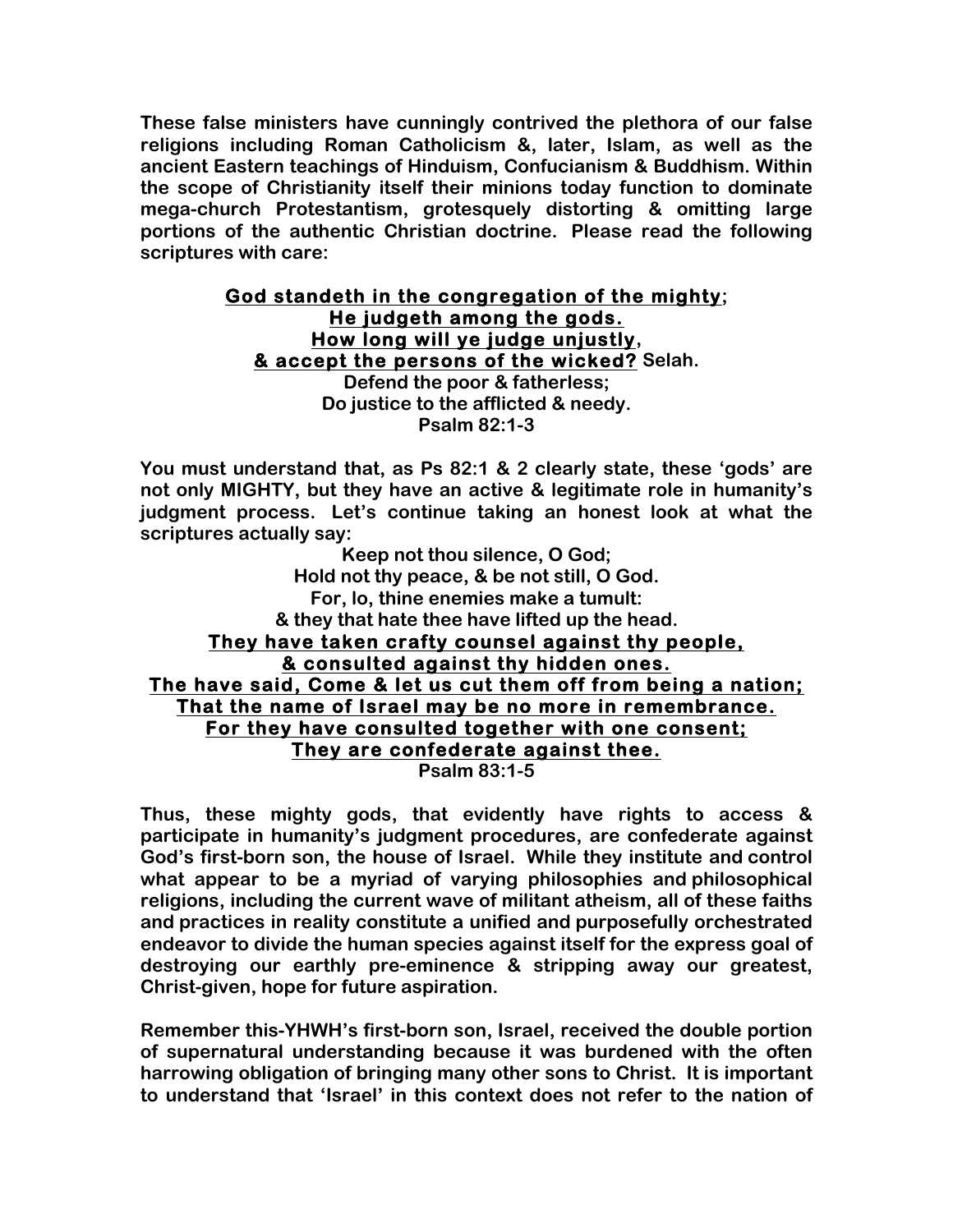**Israel proper. Rather, it refers to the Hebrews of the house of Israel that were scattered around the globe as the result of two major invasions that occurred long before the arrival of Christ. Excepting for a minor portion of the tribe of Juda, the Levitical priesthood and the Benjamites, the descendants of these people no longer retain conscious identity of their past. However, they will always be uniquely a kingdom of priests and kings, a peculiar people zealous of good works. It is, therefore, the condition of their hearts that is the most effective gauge to reveal them.**

**Throughout the millennia these are the people YHWH has placed on the front lines to fight his good fight. Christ's apostolic core exemplified the wholehearted abandon to mission with which they conducted their lives. The men chosen by Christ were those who promptly and without reservation abandoned their jobs, families, homes and safety upon being selected for perilous servitude. These were the courageous few who generations later received the 'calling' to crusade for and practice doctrinal authenticity during the Dark Age misery of the Spanish Inquisition. These were the people whose singular vision of Truth caused them to be burned alive and nailed to crosses by the hundreds of thousands under the iron rule of Roman Catholicism, passionately undaunted in their endeavor to disseminate scriptural understanding throughout Europe. These were the brave men and women that willingly migrated to America in the 15th, 16th & 17th centuries knowing that for them religious freedom was an all-consuming necessity and, yes, these were the heroes who succeeded in making our nation the greatest Christian culture on earth. Moreover, these Israelites are the people among us today that continue to struggle under an unyielding burden for Truth and righteousness. These are those who are compelled to war against the enemies of humanity while at the same time willingly sacrifice their own comfort and dreams in order to save as many lives as possible before our end-game battle reaches its culmination. They may not know their bloodline but they are well acquainted with their archetypal hunger & thirst for Truth & the unrelenting compassion that burns within their troubled hearts obligating them again and again to sacrifice for the greater good. Tragically, for all of the goodwill that motivates the authentic members of the Israelite priesthood, the very people they are commissioned to rescue are those the adversarial union has habitually shackled with blind envy, hatred and ignorant rage against them.**

**In the 1700's Luciferian Freemasonry infiltrated governmental authority as well as 'Christian' theological training schools in this country. It was NOT the Israelite settlers that instituted the practice of African slavery, but rather the Freemasons, imposters of Christianity, that superseded them. Today, this elite class of secret society mischief-makers has perpetuated the contemporary lie within the black American community that black Africans alone constitute the Hebrew nation, thereby setting**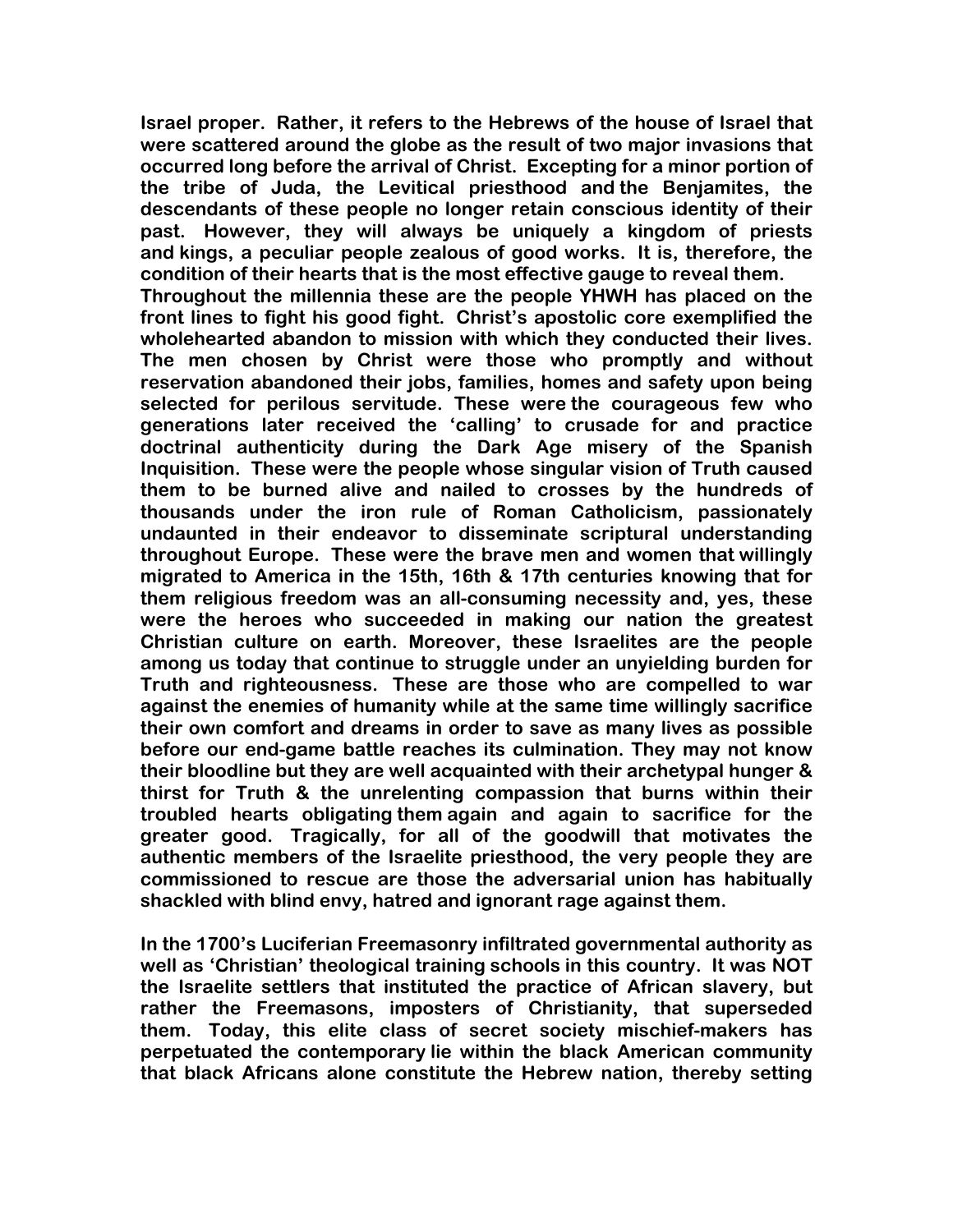**up an antagonistic stance against those with whom they should be united in camaraderie and brotherhood.**

**The strategy of these Freemason planners is as old as the art of war itself the Hegelian Dialectic. The first phase of social division is to create conditions of cruel injustice within a given community, establishing a senseless multi-generational intimacy with pain, sorrow and selfloathing. The second is to then tap into the rage and indignation of its people, harnessing their seething potential for brutal retaliation and to purposefully direct it against another segment of human society that has also succumbed to the adept and routine manipulations of these global puppeteers that wish to elicit misdirected cynicism from those they seek to weaken & control. The strength of humanity falls, divided and conquered, while the invaders of our world mock on as we blindly, obediently destabilize and annihilate one another. The mission of Christ was intended to provide seekers of righteousness with an escape route out of this cyclical entrapment to adversarial bondage. Unfortunately, the bible is a millennia-long record of missed opportunities for most of the human experience.**

**A large segment of discontented black Americans have chosen to reject the 'white man's Christianity' altogether, becoming followers of Islam. In fact, many of these people have been recruited to serve as the 'tares among the wheat' within our institutional churches. It would be naïve to miscalculate the effectiveness of their ability to knowingly distort and dilute the Christian doctrine. These infiltrators are literally trained to have a scriptural understanding that significantly surpasses that of the average church member. Moreover, they are highly motivated to make themselves the indispensible core of ministerial supporters as well as to ingratiate themselves as the loving friends or even ideal mates of those authentic Christians they have been ordered to target. Only a select group of the sociopathically-inclined are sufficiently unprincipled to implement this cold-hearted maxim of deceit that advises keeping one's friends close but one's enemies even closer.**

**What these tares may or may not understand is that their selected targets are not random Christians. Rather they are Christians who are of the Hebraic bloodline. Of course not every Israelite is a Christian. However, every Targeted Individual is an Israelite, the elect of YHWH. Christ gave the following explanation as to why the tares are given a temporary allocation in time to mingle among his chosen:**

> **Another parable put he forth unto them, saying, The kingdom of heaven is likened unto a man which sowed good seed in his field: But while men slept,**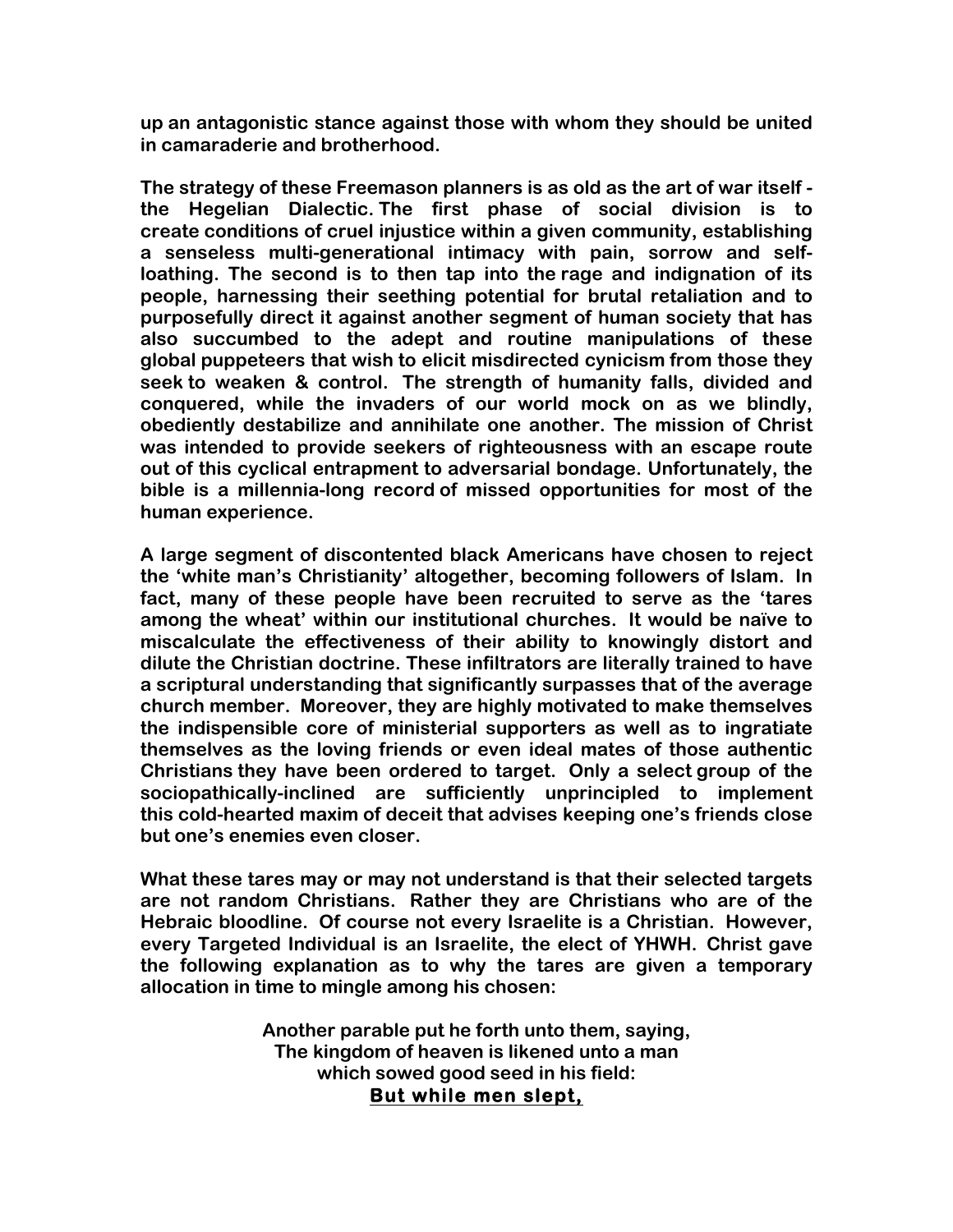### **His enemy came and sowed tares among the wheat,**

**And went his way. But when the blade was sprung up, And brought forth fruit, Then appeared the tares also. So the servants of the householder came and said unto him, Sir, didst not thou sow good seed in thy field? From whence then hath it tares? He said unto them, An enemy hath done this. The servants said unto him, Wilt thou then that we go and gather them up? But he said, Nay; Lest while ye gather up the tares, ye root up also the wheat with them. Let both grow together until the harvest: And in the time of harvest I will say to the reaper, Gather ye together first the tares,**

**And bind them in bundles to burn the: But gather the wheat into my barn. Matthew 13:24-30**

**According to Christ these Christian imposters are so adept at what they do that Jehovah refuses to allow his ministers to expose and extract them from the churches lest his genuine followers should experience a crisis of faith and leave with them.**

**The success of this invasion is further compounded by the reality that few authentic Christian seekers have been made aware of the fact that the scriptures, when properly understood, are promised not to remain the honey in the mouth experienced by the novice believer but rather will turn to bitterness in the belly as the unspeakable, hard-core mysteries are unveiled to the few that dare to seek them out.**

**And the voice which I heard from heaven Spake unto me again, and said, Go and take the little book which is open in the hand of the angel which standeth upon the sea and upon the earth. And I went unto the angel, and said unto him, Give me the little book. And he said unto me, Take it, and eat it up; and it shall make thy belly bitter, but it shall be in thy mouth sweet as honey. And I took the little book out of the angel's hand, and ate it up; and it was in my mouth sweet as honey:**

**and as soon as I had eaten it,**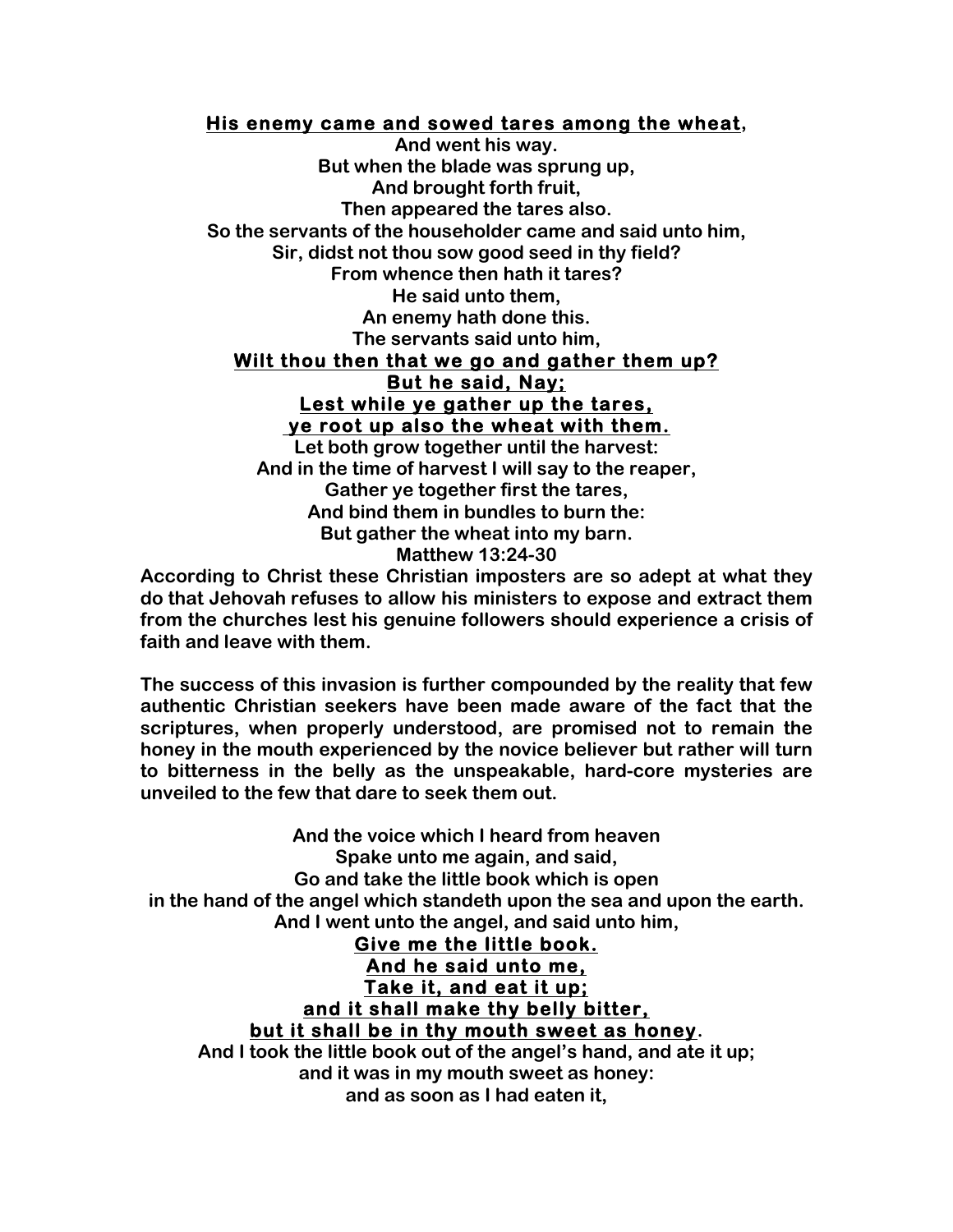### **my belly was bitter. Revelation 10:8-10**

**Apostate Christianity would have us believe that shoddy scriptural understanding is sufficient for the salvation of one's soul. This would be true if indeed there were many roads leading to an unfettered God that loves humanity. Sadly, this is not the reality. The truth is that doctrinal precision is an imperative for navigating through this treacherous scenario in which we find ourselves. There are indeed many gods, but there is only ONE path leading to salvation, that being through the Creator's son, Yeshua Hamashiach. Christ himself unequivocally prophesied that the masses were going to get it wrong:**

**….wide is the gate, and broad is the way, that leadeth to destruction, and many there be which go in thereat: Because strait is the gate, and narrow is the way, which leadeth unto life, and few there be that find it. Matthew 7:13-14**

**Wide path seduction is compelling primarily due to the fact that the ministers of Satan reliably provide their faithful with an abundance of miraculous 'blessings'. Without the capacity to supply a steady provision of supernatural experiences these false religions would simply have to close shop. What is more chilling is the fact that countless ministers and pastors who routinely misinterpret scriptural text, even if unintentionally, will not be received by Christ himself:**

> **Many will say to me in that day, Lord, Lord, Have we not prophesied in thy name? and in thy name have cast out devils? and in thy name done many wonderful works? And then will I profess unto them, I never knew you: Depart from me, Ye that work iniquity. Matthew 7:21-23**

**It may shock some that Christ does not offer clemency to those who genuinely believed they were serving his cause but failed to understand his doctrine correctly. Could it be that their shoddy work brought descent people who might otherwise have been saved into the receiving arms of their destroyer? Anyone believing that Christ is the meek fool that Pope Francis routinely describes-think again! Two thousand years ago he came to this earth as a commander-in-chief on a suicide mission to save lives. If anyone claiming to be his body on the**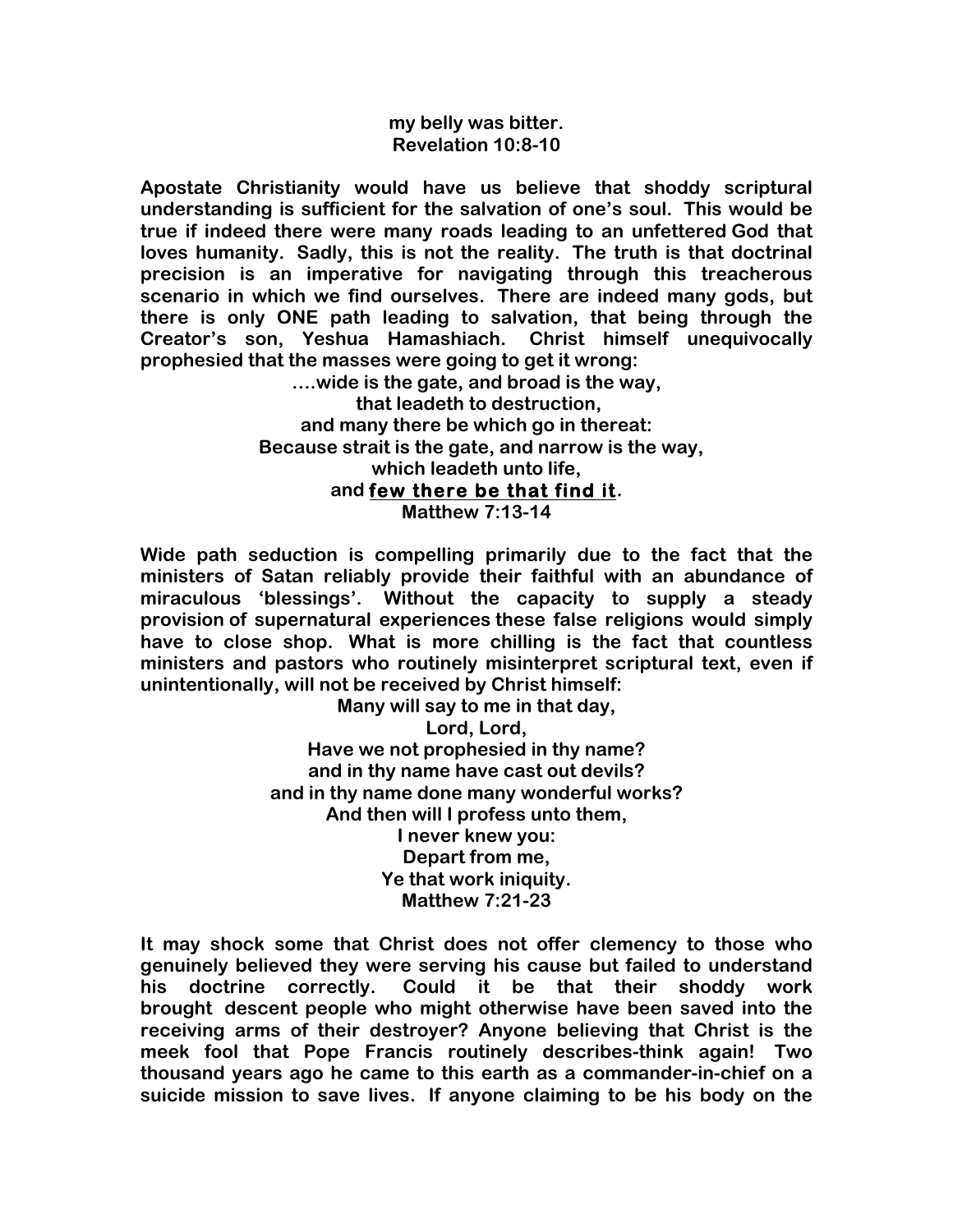**ground fails to represent him according to his standard Christ will one day deal with that individual as he would any other murderer!**

# **Thou shalt not take the name of the Lord thy God in vain; For the Lord will not hold him guiltless that taketh his name in**

**vain.**

**Exodus 20:7**

**And he said unto me, What seest thou? And I answered, I see a flying roll; The length thereof is twenty cubits, and the breadth thereof ten cubits.**

**Then said he unto me,**

### **This is the curse that goeth forth over the face of the whole**

**earth:**

**For every one that stealeth shall be cut off as on this side according to it; and every one that sweareth shall be cut off as on that side according to it.**

**I will bring it forth,**

**Saith the Lord of hosts,**

# **and it shall enter into the house of the thief, and into the house of him that sweareth falsely by my name:**

**and it shall remain in the midst of his house,**

**and shall consume it with the timber thereof and the stones thereof.**

**Zechariah 5:2-4**

**It is important to acknowledge the reality that the Edomic race is indeed the group of imposters that 'call themselves Jews and are not but do lie'. (Rev 2:9;3:9) These descendants of Esau had already successfully infiltrated political power positions over their authentic Jewish cousins in Jerusalem 2,000 years ago. Certainly Herod, governor of Judea, was of the Edomic bloodline which explains why he attempted to kill Christ, Messiah of the Jews, upon hearing of his birth. Furthermore, most of the Pharisees that pursued (ie stalked) Christ throughout his ministry in an attempt to discover political accusations that could be used against him in the Roman courts were also Edomic. These were the men Christ accused of being children of the devil.**

> **Ye are of your father the devil, And the lusts of your father ye will do. He was a murderer from the beginning, And abode not in the truth, Because there is not truth in him. When he speaketh a lie, He speaketh of his own:**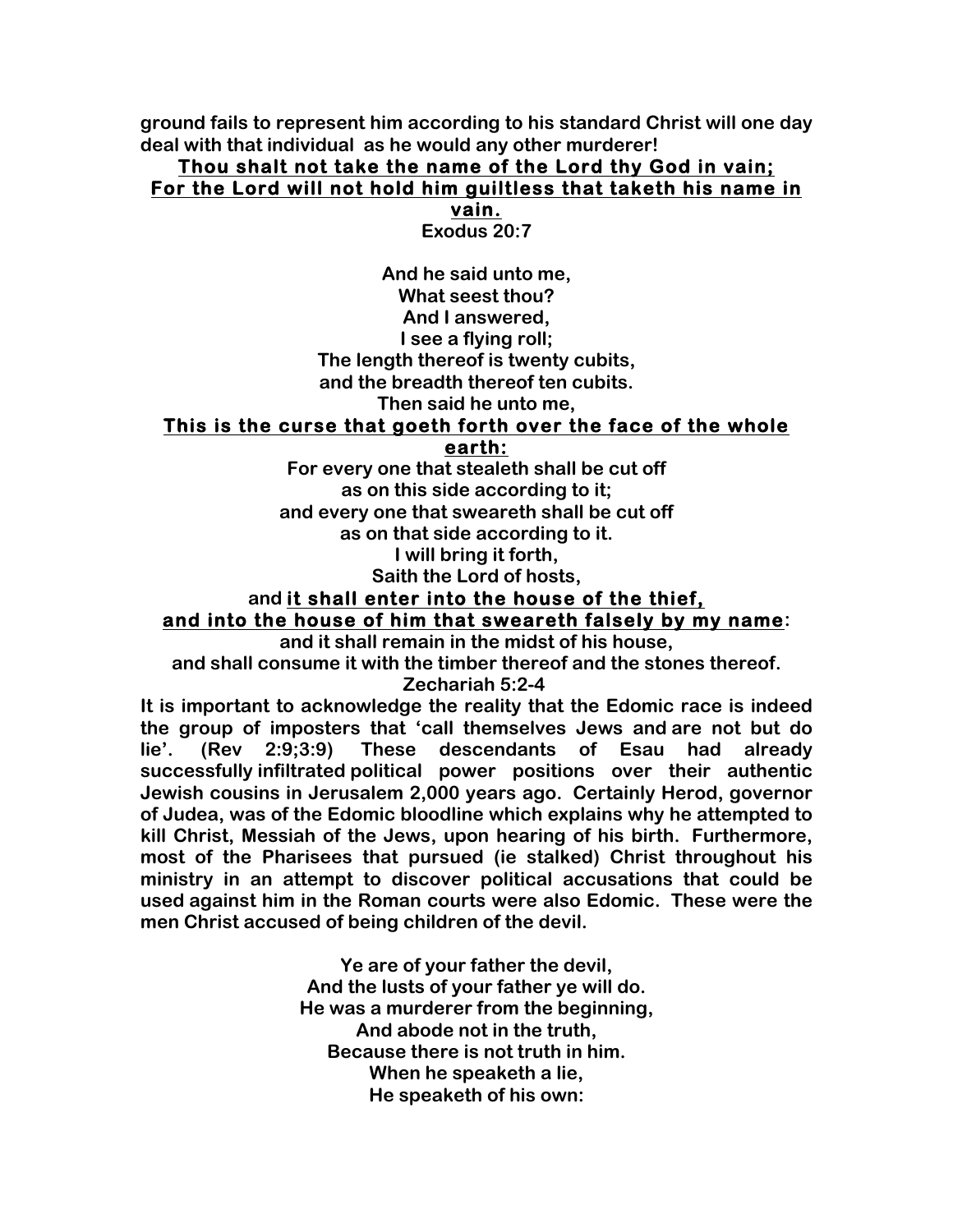### **For he is a liar, And the father of it. John 8:44**

**Today many authentic Jews have been mousetrapped in Israel having been lured there by the Edomic political elite that continues to reign over them. The historical mission of these Edomic power brokers has been to relentlessly foment the hatred and war against the Jewish people that is intended to one day result in complete annihilation of their nation along with the morality they have conduited from Jehovah to the rest of the world. Few anti semites concern themselves with the fact that Orthodox Jews are horrified by the Edomic 'Zionist' usurping of Palestinian territory in the name of YHWH's prophetic promise of a latter-day regathering. One has merely to research the 'Star of Molech' to confirm the fact that the nation of Israel is governed by the enemies of YHWH and is antithetical to the rules of biblical legitimacy.**

**Moreover, these Edomic Kabbalist-practicing Khazarians are complicit with British Freemason and German Illuminati mystics in the forging of the New World Order, also known as the Fourth Germanic Reich. Today the puppeteering Nazi warlords are surreptitiously headquartered in Chile but operate with the ironclad control for which Naziism is famous through their primary representative organizations, the United Nations and the Vatican in Rome. These are the direct descendants of the Nazi war criminals that fled to South America after World War 2 and their mission is to complete what their forefathers began. They constitute a selfproclaimed master race of gods with the very real agenda of mercilessly subjugating what they will allow to remain of the human race to an impoverished and immobile servant status suitable to their needs. In the bible their military culture was known as Assyria and in the book of Daniel it was termed the king of the north. Theirs was the empire that conquered Samaria and scattered the 10 Northern tribes of Israel throughout its vast territories approximately 700 years prior to the arrival of Christ.**

**Meanwhile, the king of the south, Islam, is currently the more visible of the partners whose function it is to accomplish most of the hands on cultural degradation in the once sovereign nations they have invaded in order to make way for the forthcoming global synthesization. As any Targeted Individual can attest through firsthand experience, the impending infrastructure will be mercilessly controlled by Nazi technological advancements in the form of RFID chips, inescapable voice and camera monitors from which homes and cars will not be exempt as well as invasive methods of physical and psychological torture implemented upon their victims until they have finally been broken into subhuman compliance or, in many cases, until they are fully 'exterminated'.**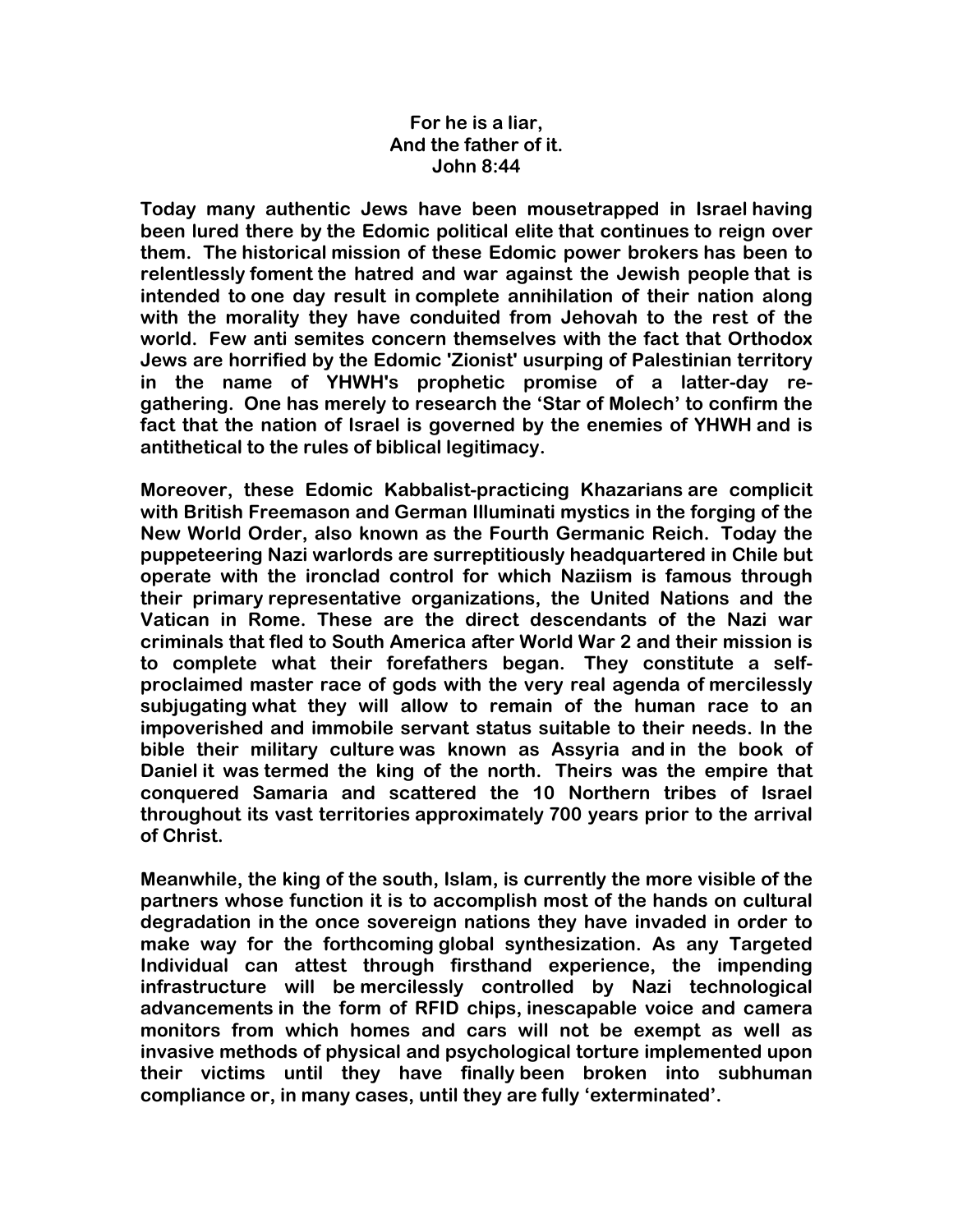**If unopposed, the enforcers of this surreal human nightmare would be a highly militarized, centrally controlled police force comprised of carefully selected psychopathic bullies. Even today, the preponderance of gangstalking vehicles are BMW's and Mercedes, Germanic vehicles fitted with the latest in predatory tracking devices and mostly driven by the black Nation of Islam collaborators who are willing to sell their souls and the hope of humanity for the bargain price of a shiny new car. Granted, Naziism and Islam are unusual co-conspirators for whom the potential of an ultimate showdown is inevitable but for the moment they are consolidated in their effort to eradicate the Judeo-Christian hope to restore humanity to its original estate on the earth.**

**Not many Christians are aware that 'Egypt' is the scriptural metaphor for what those-in-the-know call 'The Games'. This was Eve's great sin - the fact that she unwittingly contracted the human species into the Satanically-owned game (aka Karmic) world in which we live. The sad reality is that those who reign over this global chess match are NOT our friends. Thus, when Oprah, Islamists or the Pope suggest that there are many paths leading to the 'Creator' it would serve one well to question just who is being referenced - the Creator of humanity or the 'architect' of this world.**

# **Paul's Words: But if our gospel be hid, it is hid to them that are lost: 4 In whom the god of this world hath blinded the minds of them which believe not,**

**lest the light of the glorious gospel of Christ, who is the image of God, should shine unto them. 2Corinthians 4:3-4**

**It is a little known fact that the Hebrew 'Ha Satan' translates to 'The Satan', meaning a society or community of beings. Liars and cheats from its inception, those who run our delusional stage have stacked the odds heavily in their favor by teaching their children critical secret knowledge that has either been withheld from or delivered in perverted form to humanity's marginalized & suffering masses. Magic is nothing more than being 'in on' the rules of the game. It is the twisted art of inflicting one's own karmic retribution onto innocent lives while reaping their rightful rewards.**

### **Re: Fallen Angels:**

**Then they took wives, each choosing for himself; when they began to approach, and with whom they cohabited;**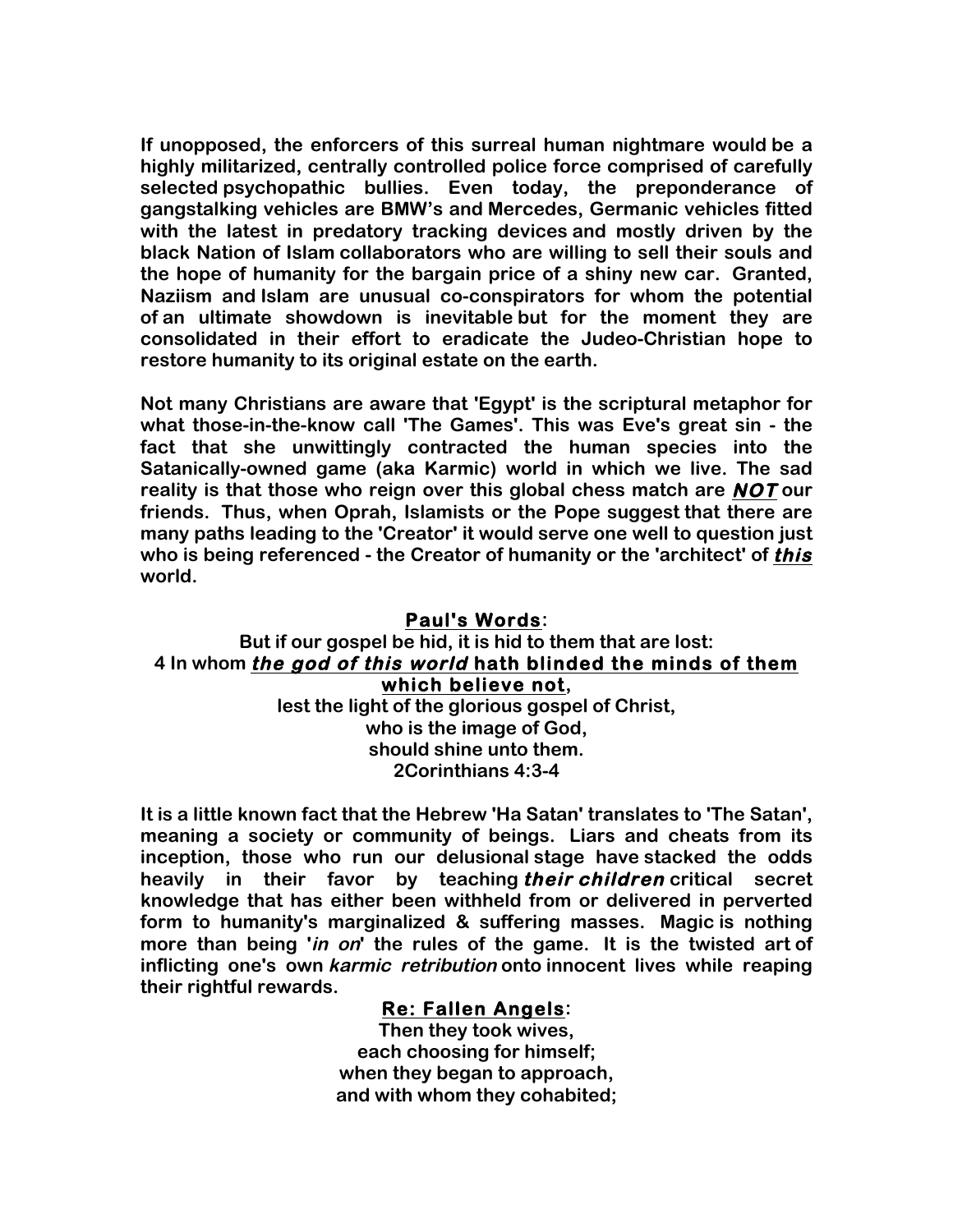**teaching them sorcery, incantations, and the dividing of roots and trees.**

> **Enoch 7(Section 2):10 see also Genesis 6:1-5**

# **God's Words to the Fallen Angels Through Enoch:**

**....In heaven have you been; secret things, however have not been manifest to you; yet have you known a reprobated mystery. And this you have related to women in the hardness of your heart, and by that mystery have women and mankind multiplied evils upon the earth.**

**Enoch 16(Section 3):2-4**

**Christ countered this brutal inequity brilliantly when he took the sins of humanity upon himself, thereby providing for us the privilege of turning to him for the forgiveness of our many short-comings. He is our Priest-King-Advocate in the heavenly courts. While the responsibility for reaping that which we have sown remains undiminished, this precious gift of forgiveness paroles us out of Satanic imprisonment and restores to us the opportunity to return to 'GO' so that we can carry on in this obligatory human contest.**

**Wherefore seeing we also are compassed about with so great a cloud of witnesses, let us lay aside every weight, and the sin which doth so easily beset us,**

**and let us run with patience the race that is set before us..... Hebrews 12:1**

**And what exactly is this race? This is what Paul had to say:**

### **But none of these things move me, neither count I my life dear unto myself, so that I might finish my course with joy, and the ministry, which I have received of the Lord Jesus, to testify the gospel of the grace of God. Acts 20:24**

**What the Jews to whom Paul was speaking understood was the fact that, while Christ's gift of forgiveness was impossible to repay, it nonetheless conscripted the recipient to unite in Christ's mission to save the rest of humanity. From the time of their exodus from Egyptian bondage the Israelites knew that Jehovah's plan was for them was to constitute his front line of Resistance Fighters. The failure of their successive generations to be consistent in this role was attributable to the foibles**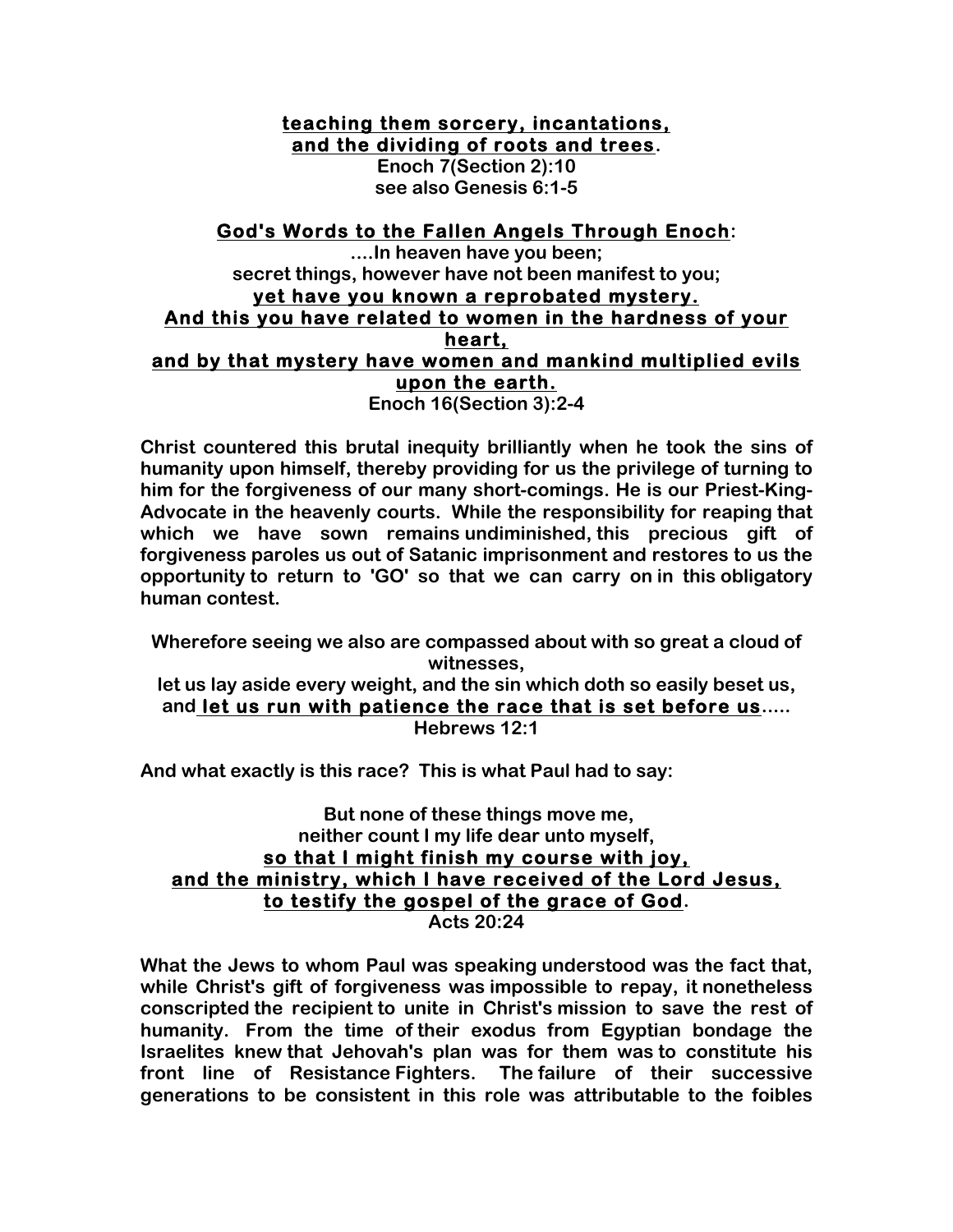**and obstacles that beset all of human societies, the most egregious among them being the fact that children are prone to undervalue and neglect the privileges their fathers suffered to provide them while the once impassioned elders ultimately exhaust in despair.**

**Eventually the entire house of Israel was overtaken by its enemies. The Northern 10 tribes were dispersed throughout Assyria and almost 4 centuries later the Jews were carried into the territories of Babylonia today's Iraq. By the time Christ arrived in Jerusalem 500 years after the Babylonian invasion, the few Jews that remained loyal to YHWH had been rendered helpless by their enemies. The Romans, fearing seditious rebellion, ruled with an unforgiving militaristic brutality. At the same time, Edomic imposters were successful in usurping Judaic positions of religious authority to which they had no legitimate claim. The pretense of Edomic piety combined with their imposition of a false doctrine that embraced Kabbalistic paganism and an oppressive set of legal contrivances known as the 'Oral Law' allowed them to establish an insidious and highly effective psychological supremacy over their Jewish cousins. The love and intimacy that once existed between Jehovah and his people was distorted to the extent that upon the arrival of Christ the Jews lacked both the instinctive discernment as well as the doctrinal insight to recognize him as their prophesied messiah. The greatest tragedy of all was that the heavily infiltrated Pharisaic leadership was successful in using purposefully contrived Edomic doctrinal distortions to convince their unwitting Jewish supplicants to call for the execution of their own savior. Make no mistake, this precise historical pattern of self-sabotage among those seeking redemption is reproducing itself today within the Christian community.**

**Although our adversaries are content to have us believe that Jehovah is responsible for all the evil in this world there is little he can do to reverse the course of events if we refuse to take responsibility for our own lack of cooperation. Time and time again free will has turned out to be humanity's greatest liability. Today's 'Christians' are shamelessly manipulated devotees of the god that owns all the money in the world and maintains everything 'as it should be' , the god that 'already won the war'. Make no mistake - authentic Christianity is still not the dominant religion on this planet. Once the followers of the many false Christian doctrines are extracted from the count the reality is that what remains is only a small number of dedicated, often exhausted and always discredited resistance fighters still rightly known as Christ's 'Little Flock'.**

**If it is correct to say that 'Egypt' is the bible's metaphorical representation of what glib occultists call 'The Games', then it should be clear that the core work of Jehovah and his Son has been to rescue the righteous from**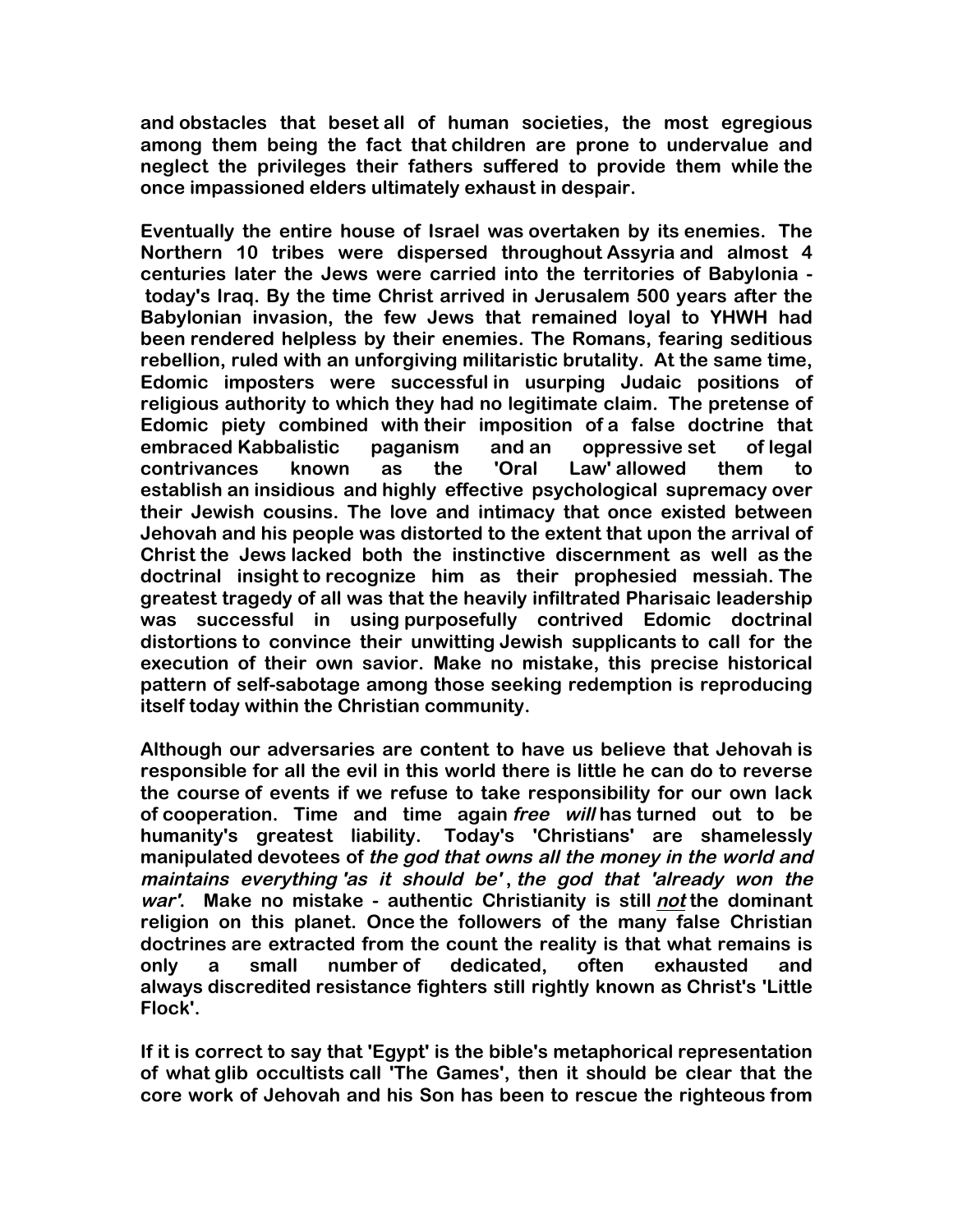**this tragic karmic scenario that is purposefully orchestrated to repeatedly break our hearts and strip us of the peace, love & hope we were meant to manifest without the consistent humiliation of being paid back with a 'fool's reward'. Chronic emotional weakening has successfully impeded our progress both on the level of the individual as well as the communal. It is a highly effective process that subtly annihilates the hope for humankind to aspire to its fullest collective potential. YHWH's intention has been to pull as many as possible out of this world into which we have been quarantined and onto a 'new earth' where the games are non-existent. In reality, the bible is nothing less than a poignant historical love story of a compassionate and loyal God for his creation.**

# **WISDOMABOVEGOLD.COM**

**Sadly, many misguided Christians have been trained to expect Christ to carry them on his back into the promised land, wholly ignoring their own responsibilities to participate in the arduous process. In fact, few even understand the difference between emotional health and decay, choosing to habitually rely upon the corruptive and debilitating indoctrinations of the media, universities, apostate institutional churches and medical establishment to order their steps - the very organizations that are owned or manipulated by the enemies of human sanity. What is more, Christians of the western world can rarely be depended upon to discern the sharp dichotomy that exists between being a 'good' American and being a good Christian.**

**Just as the generation of Israelites that was led by Moses out of Egypt failed to enter their intended destination, we are not 'guaranteed' a global paradise unless we finish this fight for freedom. The Hebrews that escaped their Egyptian taskmasters during the Exodus had great conceptual advantages for the creation of a new vision, especially given the fact that they had witnessed many extraordinary protective miracles including the parting of the Red Sea. Nevertheless, Jehovah was unable to complete the healing process in these people for the sad reason that they consistently 'chose' bondage over freedom - dogs returning to their own vomit. As the saying goes, although the God of the Israelites was able to take his people out of Egypt he was unable to take 'Egypt' out of his people. While escape from physical enslavement was doable, escape from its emotional scarring and seductive entanglements proved to be far more intractable. In his wisdom, Jehovah had to concede the fact that the infected vision of life retained by the Hebrew tribes was tragically well beyond its curable stage in spite of their heroic success in making the arduous journey into the safety of the desert wilderness. His only recourse was to himself raise up a second generation of emotionally uncompromising individuals that would prefer death to the twisted emotional enslavements of their forefathers.**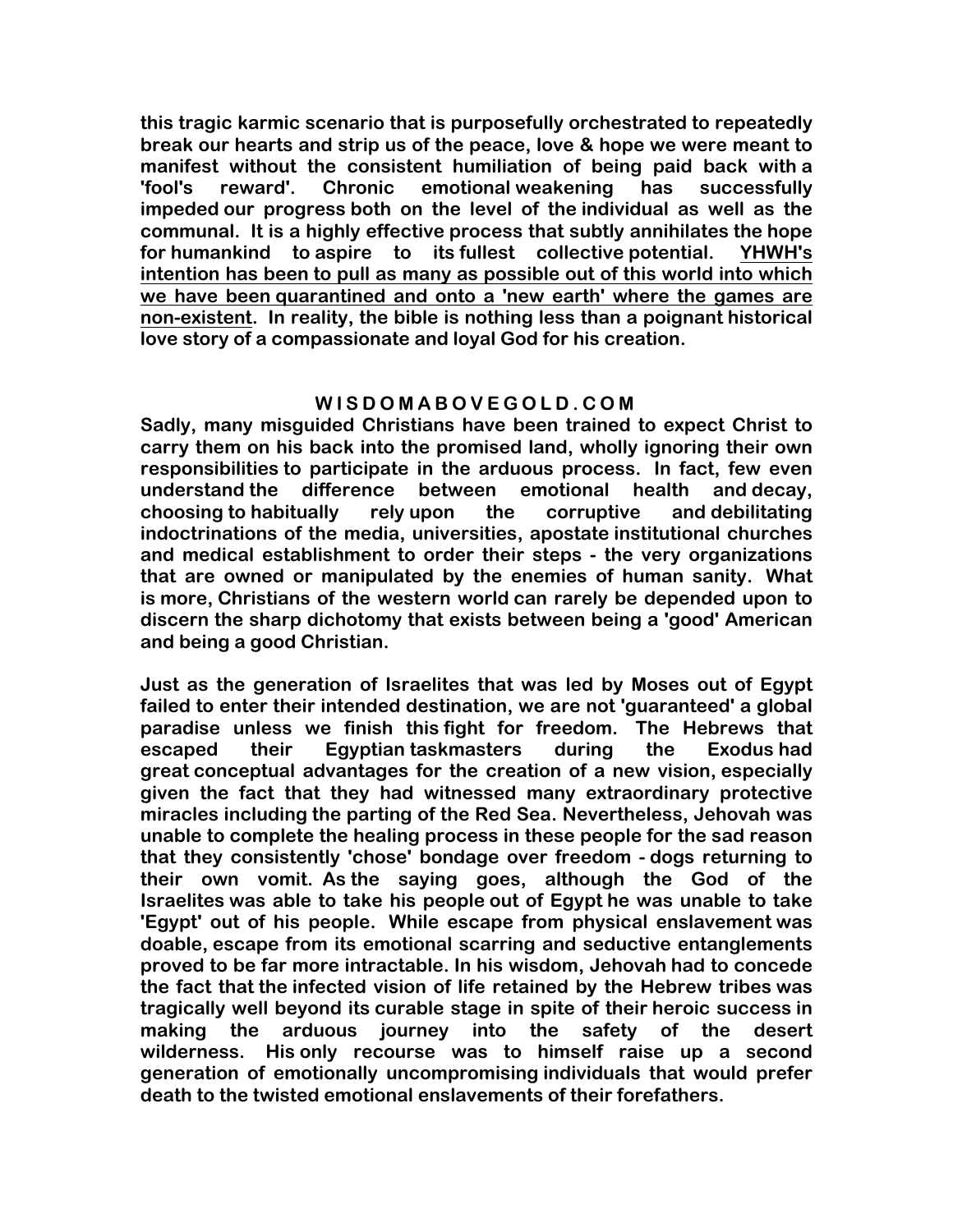**Today most Christians would be devastated to learn that the call to battle first given to the Israelites in the wilderness remains unchanged. The price of salvation means one has contracted oneself to warrior status. This is where the first twinge of belly cramps come in. Most Christians are waiting for Christ to come and make it all better. Meanwhile, Christ is waiting for them to get off their lazy arses & get to work! As babies are being beheaded in Syria and men nailed to crosses in Egypt the complacent American 'Christian' is critiquing whether the minister's last sermon was sufficiently edifying to help them through yet another week of soft beds and more than adequate nutrition.**

**The first born son, Israel, failed in its mission to bring many other sons to Christ. YHWH was compelled instead to move to his plan B, transferring the assignment of spreading Christ's good news to the gentile nations. In so doing, the hope was that the prodigal first-born, Israel, would be moved to jealousy and ultimately reunited into Christ's protected family. However, the sad reality is that the Jews can never be 'moved to jealousy' by the superfluous 'replacement' doctrines of Roman Catholicism and apostate Protestantism, especially given the fact that all of these heretical canons have been unabashedly dissociated from the Jewish doctrinal culture into which they were meant to have remained rooted. Until and unless Christiandom becomes wholly united under the only authentic teaching of Christ, none of its many versions will permit the 'commission of the gentiles' to be accomplished.**

## **Have they (the Jews) stumbled that they should fall? God forbid: but rather through their fall salvation is come unto the Gentiles, for to provoke them to jealousy. 12 Now if the fall of them be the riches of the world, and the diminishing of them the riches of the Gentiles; how much more their fulness? 13 For I speak to you Gentiles, inasmuch as I am the apostle of the Gentiles, I magnify mine office: 14 If by any means I may provoke to emulation them which are my flesh, and might save some of them. 15 For if the casting away of them be the reconciling of the world, what shall the receiving of them be, but life from the dead? 16 For if the firstfruit be holy, the lump is also holy: and if the root (the Jews) be holy, so are the branches (the gentiles).**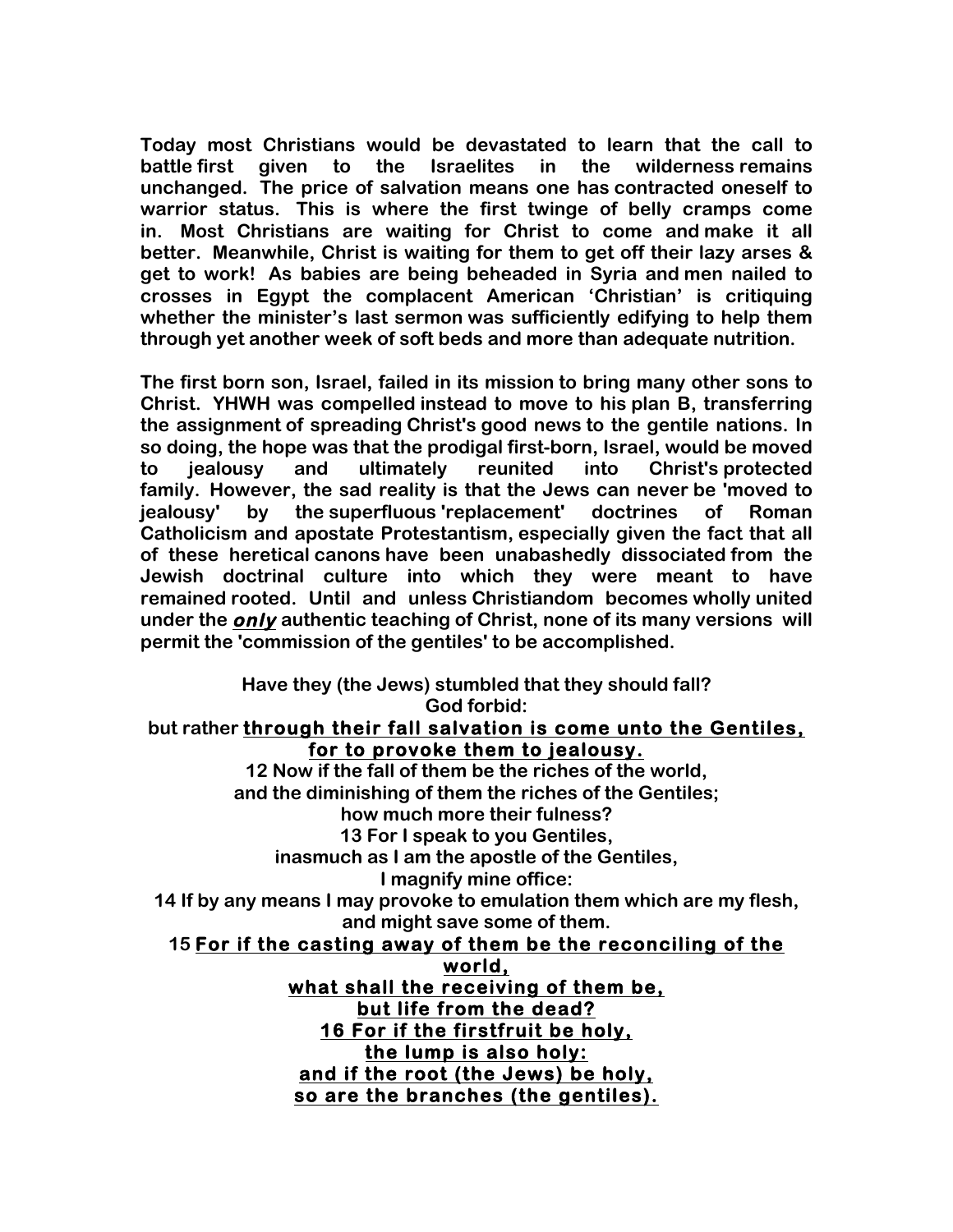**17 And if some of the branches be broken off, and thou, being a wild olive tree, wert grafted in among them, and with them partakest of the root and fatness of the olive tree; 18 Boast not against the branches. But if thou boast, thou bearest not the root, but the root thee. 19 Thou wilt say then, The branches were broken off, that I might be grafted in. 20 Well; because of unbelief they were broken off, and thou standest by faith. Be not highminded, but fear: 21 For if God spared not the natural branches, take heed lest he also spare not thee. 22 Behold therefore the goodness and severity of God: on them which fell, severity; but toward thee, goodness, if thou continue in his goodness: otherwise thou also shalt be cut off. 23 And they also, if they abide not still in unbelief, shall be grafted in: for God is able to graft them in again. 24 For if thou wert cut out of the olive tree which is wild by nature, and wert grafted contrary to nature into a good olive tree: how much more shall these, which be the natural branches, be grafted into their own olive tree? 25 For I would not, brethren, that ye should be ignorant of this mystery, lest ye should be wise in your own conceits; that blindness in part is happened to Israel, until the fulness of the Gentiles be come in. 26 And so all Israel shall be saved.... Romans 11:1-26**

**When Christ told Peter that to love him was to 'feed his sheep', he was making direct reference to the 'lost' sheep of Israel. This plea that Christ made to one claiming to love him remains unchanged. The first and perhaps only, expression of love Christ clearly demanded of his followers was the extra-special care and inclusion of the prodigal, first-born son. These people are, after all, Christ's immediate family.**

> **So when they had dined, Jesus saith to Simon Peter, Simon, son of Jonas,**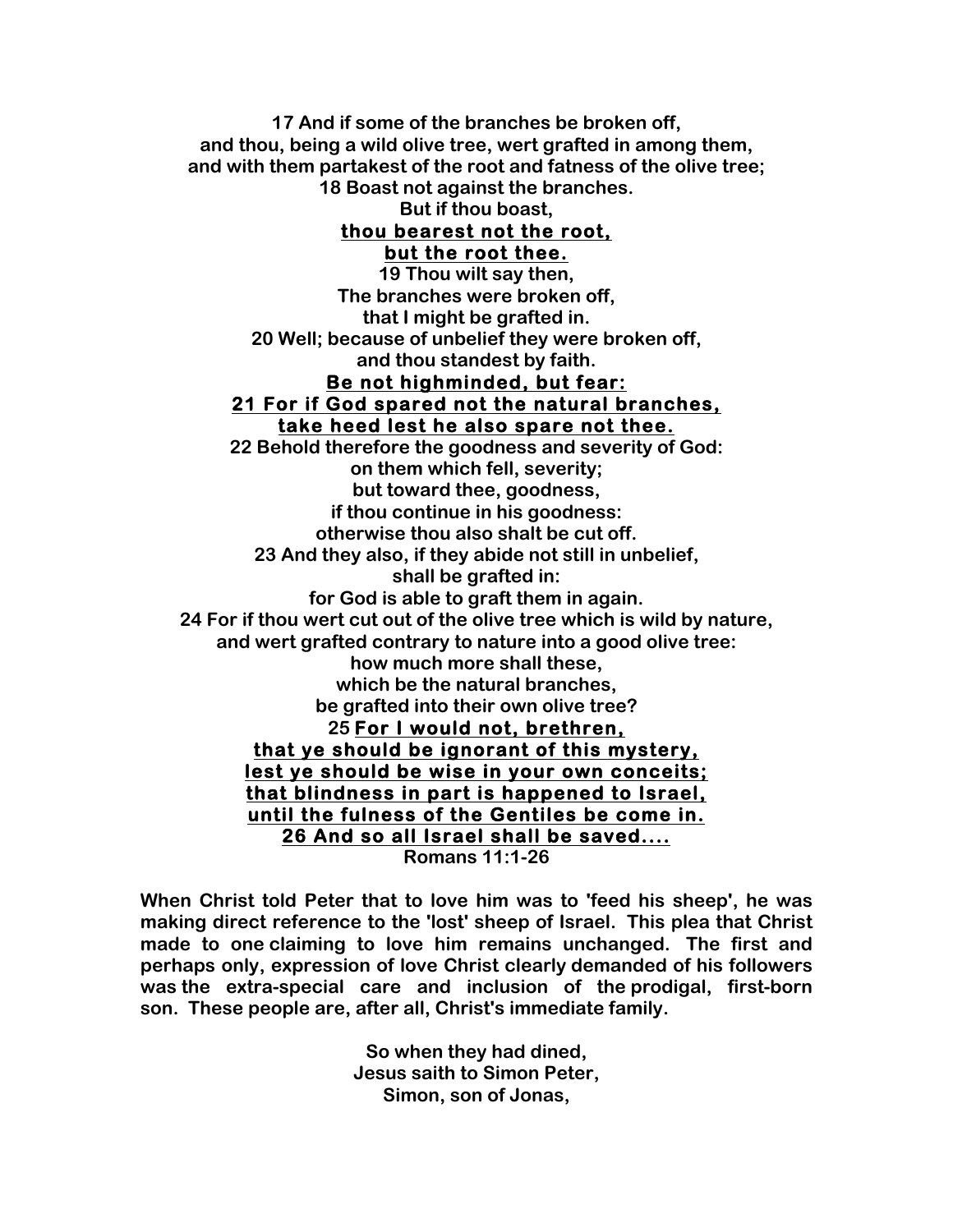**lovest thou me more than these?**

**He saith unto him, Yea, Lord;**

**thou knowest that I love thee.**

**He saith unto him,**

### **Feed my lambs.**

**16 He saith to him again the second time, Simon, son of Jonas, lovest thou me? He saith unto him, Yea, Lord; thou knowest that I love thee.**

**He saith unto him,**

### **Feed my sheep.**

**17 He saith unto him the third time, Simon, son of Jonas, lovest thou me? Peter was grieved because he said unto him the third time, Lovest thou me? And he said unto him, Lord, thou knowest all things; thou knowest that I love thee. Jesus saith unto him, Feed my sheep.**

**John 21:15-17**

### **These twelve Jesus sent forth, and commanded them, saying, Go not into the way of the Gentiles, and into any city of the Samaritans enter ye not: 6 But go rather to the lost sheep of the house of Israel. Matthew 10:5-6**

**Yet, rather than loving the Jews and embracing them into the flock of Christ, the gentile communities have demonstrated great distain for their elder brother, declaring that their new, albeit, unauthorized doctrines 'replaced' the old static Jewish version. Where in biblical text does it say that the gentiles were ever transferred the divine authority to tamper with the 'oracles of God' and to establish their own (fractured) 'Christian' cultures?**

**The answer is nowhere!**

### **What advantage then hath the Jew? or what profit is there of circumcision? Much every way: chiefly, because that unto them were committed the oracles of God. Romans 3:1-2**

**In spite of Paul's warning to the gentiles to resist the human tendency to stray from doctrinal understanding, the gentile nations that were 'grafted into' the Jewish oracular root have not only repeated the mistakes of their**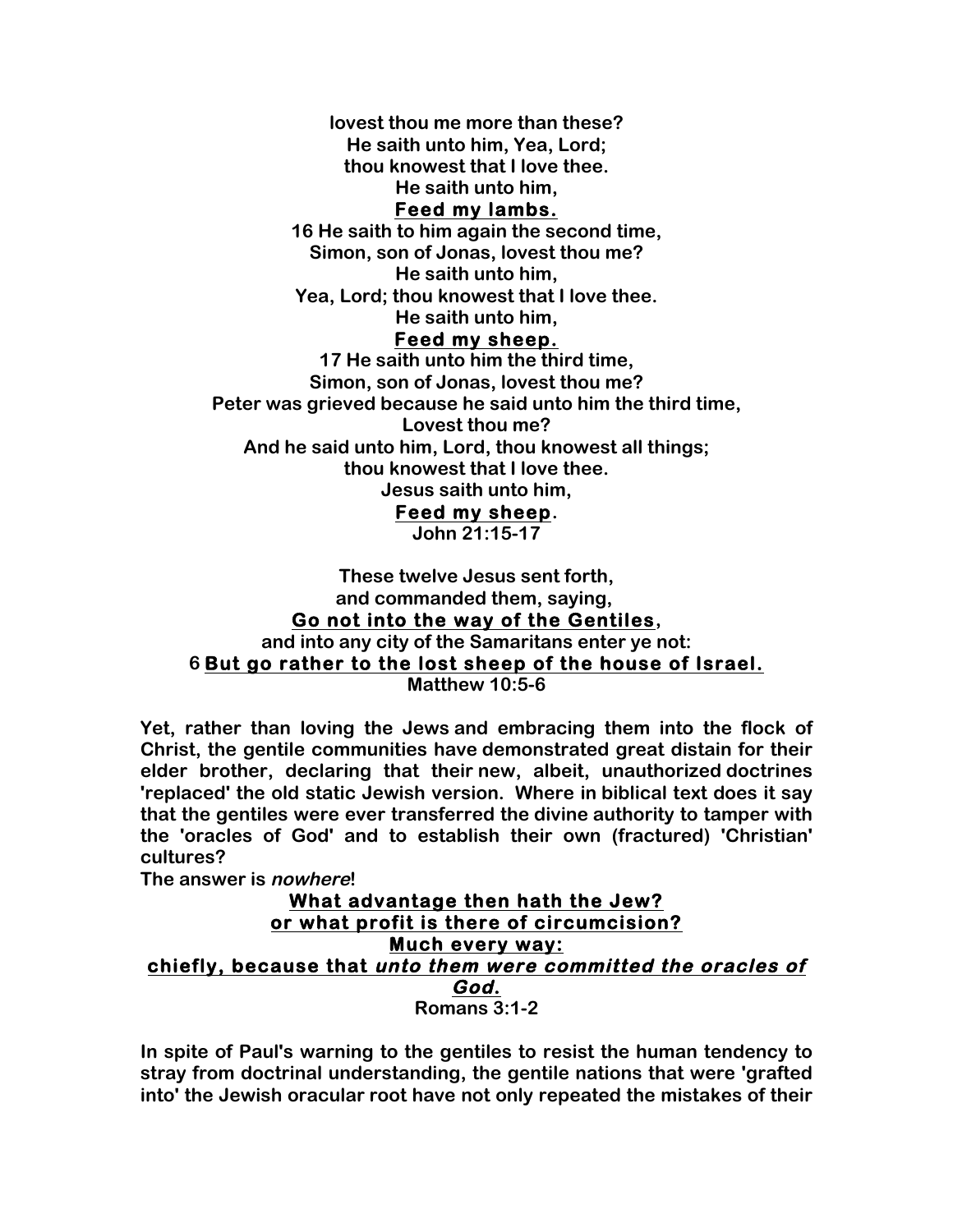**older brother by failing to accurately assess contemporary fulfillment of biblical prophecies, they have also adopted in a plethora of new corruptions by having abandoned viable mosaic laws and embracing antagonistic pagan practices.**

## **Do we then make void the law through faith? God forbid: yea, we establish the law. Romans 3:31**

**At the same time, good-willed but dangerously uninformed Christians around the world make the mistake of praying regularly for the protection of the Israeli statehood and government. They are literally praying to empower some of the most notorious enemies of Christ. The nation of Israel is its people! Only a very small percentage of them are now living on Israeli territory and those that do are certainly not in positions of authoritative government control. In fact, many Jews living in Jerusalem during the early Islamic invasions were forced-converted to Islam. Today, they are living under the control of an abusive Israeli social order as poverty-stricken Palestinians.**

**Meanwhile, most members of the biblical 'nation of Israel' are still scattered across the earth having no knowledge of their ancestral identity or divine heritage. These are in fact the Targeted Individuals that are being systematically tormented and covertly murdered for reasons they do not understand. These are Jehovah's beloved, his lost sheep, the very people Christ commanded his disciples to give care if they loved him. The truth is that without an immediate and massive source of concerted spiritual, emotional and monetary support from their gentile brethren, the authentic people of Israel cannot possibly hope to survive the calculated assaults that have been thus far effectively, silently launched against them. One must ask also what hope will remain for branches that have no root?**

**The Islamic Tower of Babel is terrifyingly near to its completion. Yet, masses of immature Christians whose substantively unproductive lives are overcome with unnecessary spiritual tethering routinely whine with indignation at the prospect of having to relinquish the pagan rituals of Christmas gift-giving, Easter celebration and Sunday worship. As the final hour of opportunity is fast approaching, Christ is in desperate need of emotionally quick-on-the-uptake officers to promote his one and only doctrine of Truth. Yet, in spite of the urgency and the dire consequences that threateningly loom over us, most 'believers' simply refuse to abandon the apostate doctrinal traditions of their youth. Ironically, they seem to be expecting the first born Israelites to**